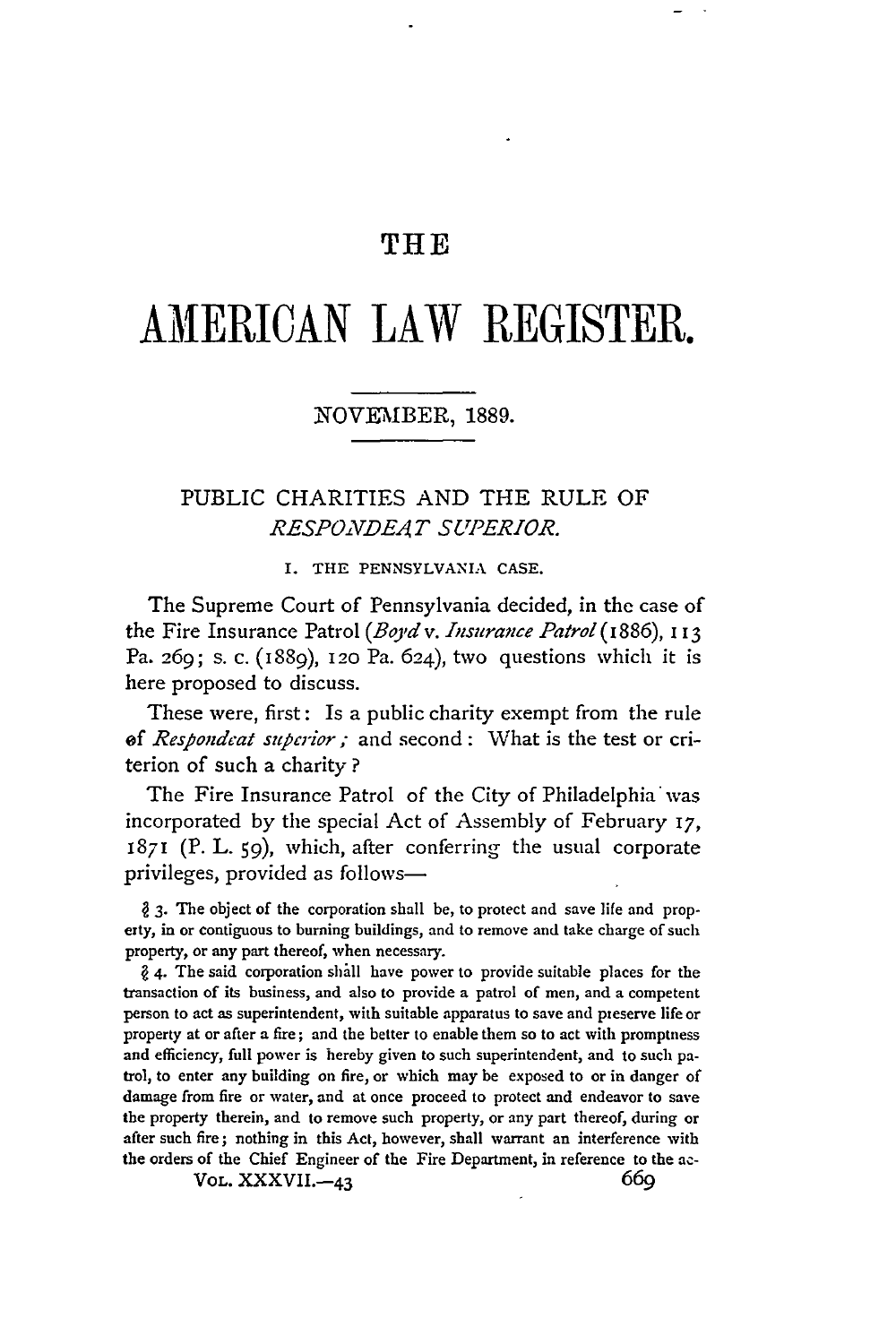tion **of** firemen in their **duties** in extinguishing a fire; *Provided,* that nothing herein contained be construed to affect or interfere with the powers or duties of the officers of the Police Department of the City of Philadelphia, at fires occurring within the limits of the said city.

An action on the case was brought by the widow and minor child of Charles Boyd, against the Insurance Patrol, and two of its employes, to recover damages for having caused his death, and it appeared on the trial, that a few days after a fire, the employes of the Patrol went to the building where it had -occurred, to remove the tarpaulins placed by them over goods in the fourth story. These bundles weighed about fifty pounds -each, and one of the men threw them from their place in the tbuilding to the street below. Boyd, whilst walking beneath, was struck upon the back by one of these bundles, his spine was broken, and he died the next day. The trial Judge held that the defendant company was a charity and entered a nonsuit upon the authority of *Heriot's Hospital v. Ross* (1846), 12 **Cl.** & F. 5o6, but the Supreme Court reversed the judgment, and directed a new trial, in order that the Insurance Patrol might establish by evidence, additional to its charter, that it was exempt from the operation of the general rule of *Respon- .deat superior: Boyd v. Insurance Patrol* (1886), 113 Pa. **269.**

Upon the second trial of the case, it was shown that the Tatrol had no capital stock, declared no dividends, made no profits; that it was maintained by the voluntary contributions *,of* insurance companies and insurance agents; that its em- -ployes endeavored to save all human life in danger by fire, and all property, whether insured or not, and did so in their attendance at about eleven hundred fires every year. Upon the part of the defendant, it was contended, and here arose the principal question of fact, that the contributing insurance companies were not in any way benefited by the association, apart from the general public; while the plaintiffs endeavored to show by their cross-examination of the insurance men testifying, that the companies profited by the decrease of loss upon insured property through the efforts of the Patrol. In the report of the case **(120** Pa. 624), the evidence does not appear, but as printed in the paper books, seems fully to justify the charge of the Judge who presided at the second trial.

J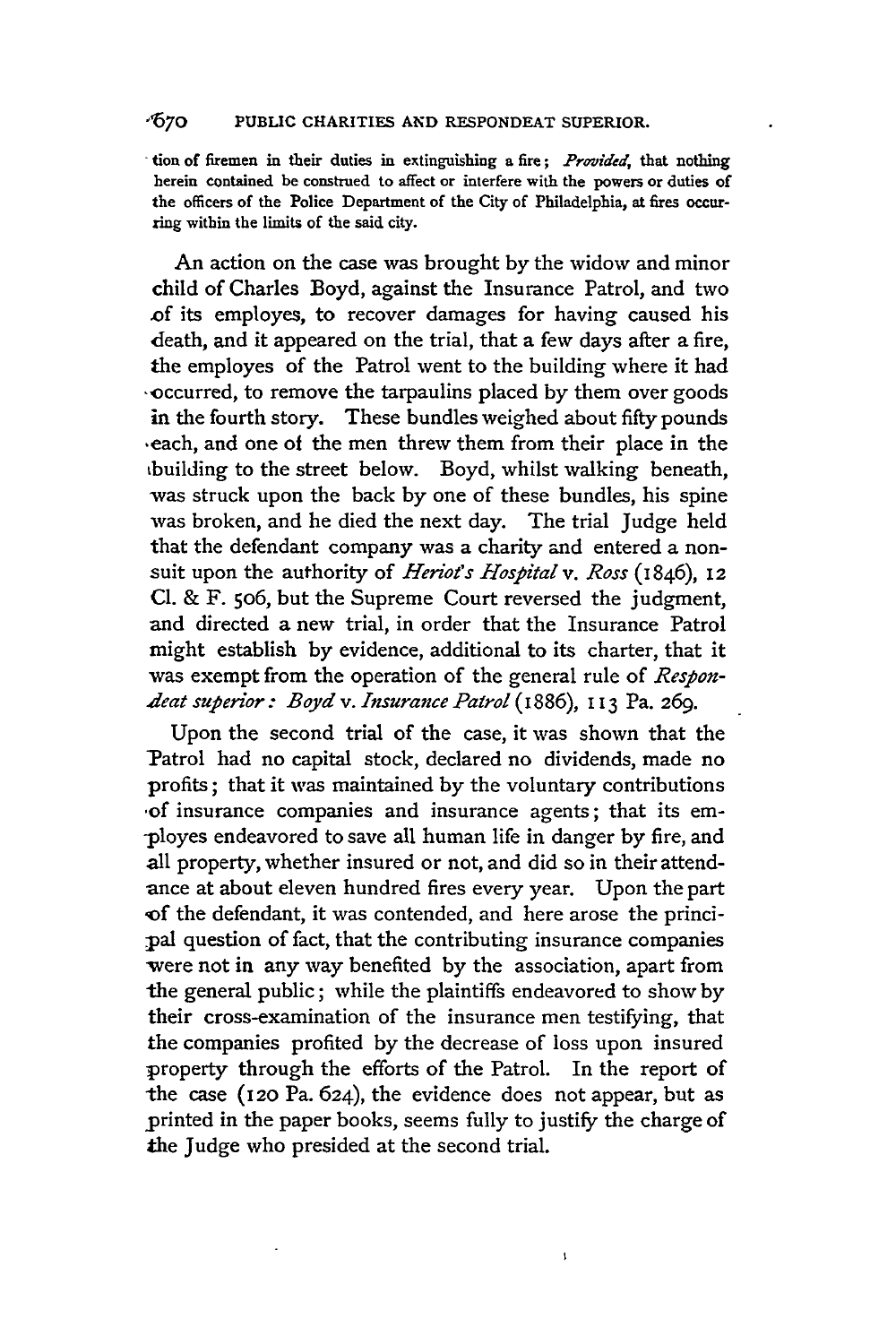The president of the Insurance Company of North America testified-

Q. To what extent were they influenced in making that organization for the purpose of protecting and helping themselves, if any?

A. Not only as citizens, but as a corporation engaged in the business of insurance against fire, they naturally would be benefited by such an organization.

Q. Wouldn't they be very largely benefited, and was not that the great motive for their entering into the company **?**

A. They would be undoubtedly largely benefited, and it was a very potent motive in the establishment of the Fire Patrol.

Q. Wasn't it a most potent motive **?**

A. I can only speak for myself.

Q. Do you mean to say that if you had not been the president of the company engaged in insuring against fire, that you would voluntarily have entered the or- .ganization of this company and paid out your money?

A. We would not have had a right, as a company, to do so, unless it was for the interest of the Insurance Company of North America.

Q. Has not the practical working of this Insurance Patrol been a very decided benefit and advantage to all the parties who have entered into its formation, in the saving of goods that they have insured at fires?

A. It has.

The treasurer of the Patrol testified-

Q. Is not the practical work of this Fire Patrol such as to save these insurance companies, as a body, from a great deal of losses occurring at fires ?

A. There cannot be any doubt about that.

Q. Isn't that the purpose for which these insurance companies, and these agents, contribute anything to support this Insurance Patrol **?**

A. That is one of the objects.

Q. Isn't that the great and leading object **?**

A. The charter of the company shows what the objects of the concern are.

Q. But isn't the great and leading purpose, which justifies your company in expending \$r,2oo a year to keep this up, the fact that thereby your company is saved a great deal of loss on property on which you have insurance **?**

A. Largely so; yes, sir.

The president of the Patrol, a leading insurance man, testified-

Q. And is not the purpose for which you, as a fire insurance man, got it up, and have helped to carry it on, because it saved your companies from loss on property insured by them from fire?

A. Not alone.

Q. Is not that the leading purpose **?**

A. That is the leading purpose.

Q. But for that, would you carry it on at all?

A. Yes, sir, 1 think I would.

Q. You think you would organize this Patrol and support it, although it did not benefit your company at all?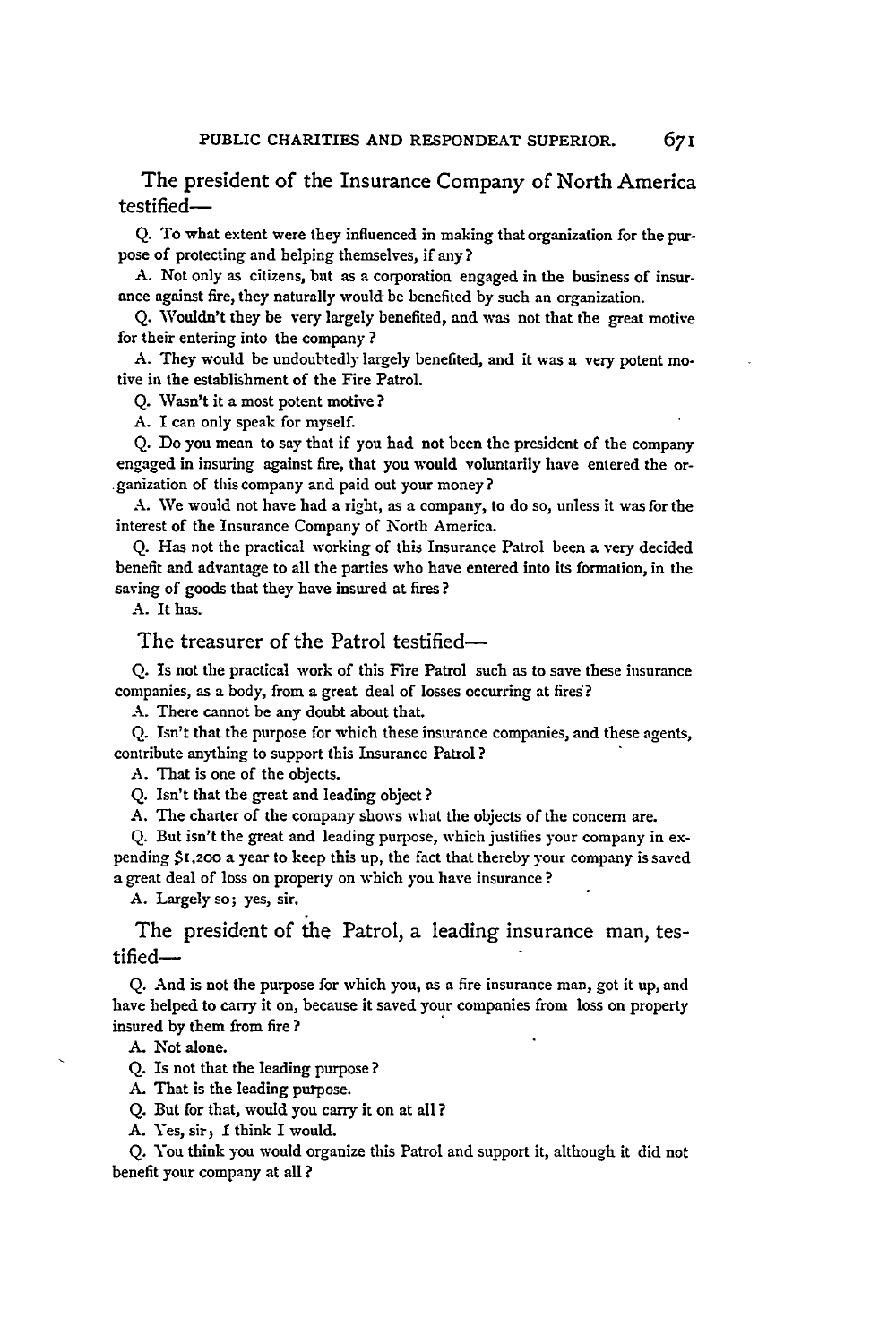**A.** I tried to do it before **I** was ever a member of an insurance company.

**Q.** And did not succeed?

A. I did not succeed.

**Q.** So that, until you made it appear to these insurance companies, that they would save money **by** having a Fire Insurance Patrol like this, you were not able to succeed **?**

**A.** After nine years' trial.

**Q.** Then you satisfied them that they would. save money for their stockholders and they went into it?

**A.** They argued that it would not save money, and that is the reason they would not do it.

**Q.** But you persuaded them that it would?

**A.** Yes.

**Q.** And they finally went into it?

**A.** Yes, sir.

**Q.** They saw that it did save their money?

**A.** Yes, sir.

Q. And they carried it on from that time to this **?**

**A.** Yes, sir.

**Q.** And they intend to carry it on?

*A,* I hope so.

### The secretary of the Patrol testified-

Q. Is it not a fact, that this Patrol Company, in plain English, is nothing but **art** agency adopted by the fire insurance companies, and the agents of the fire insurance companies, to lessen their losses at fires?

A. That is the main object of it.

The Court, leaving the question of negligence to the jury, charged, that under the evidence the defendant was not a charity and was responsible for the acts of its servants. **A** verdict and judgment having been obtained by the plaintiffs for **\$2,500,** the case was again removed to the Supreme Court, who held in an opinion by PAXSON, J. (the present Chief Justice), that the Patrol was, in the first place, an auxiliary of the Municipal Government, and, in the second place, that it was a public charity, because within the intendment of the statute of 43 Eliz. ; and that the object of the donors of the fund, and not their motive, governed its legal effect. Upon the other branch of the case, the Court held that the Patrol was not liable for the negligence of its employes, because, in the first place, it was an agent for the performance of a public duty, and in the second place, because it was a public charity, whose funds were held upon a trust contributed for a specific purpose.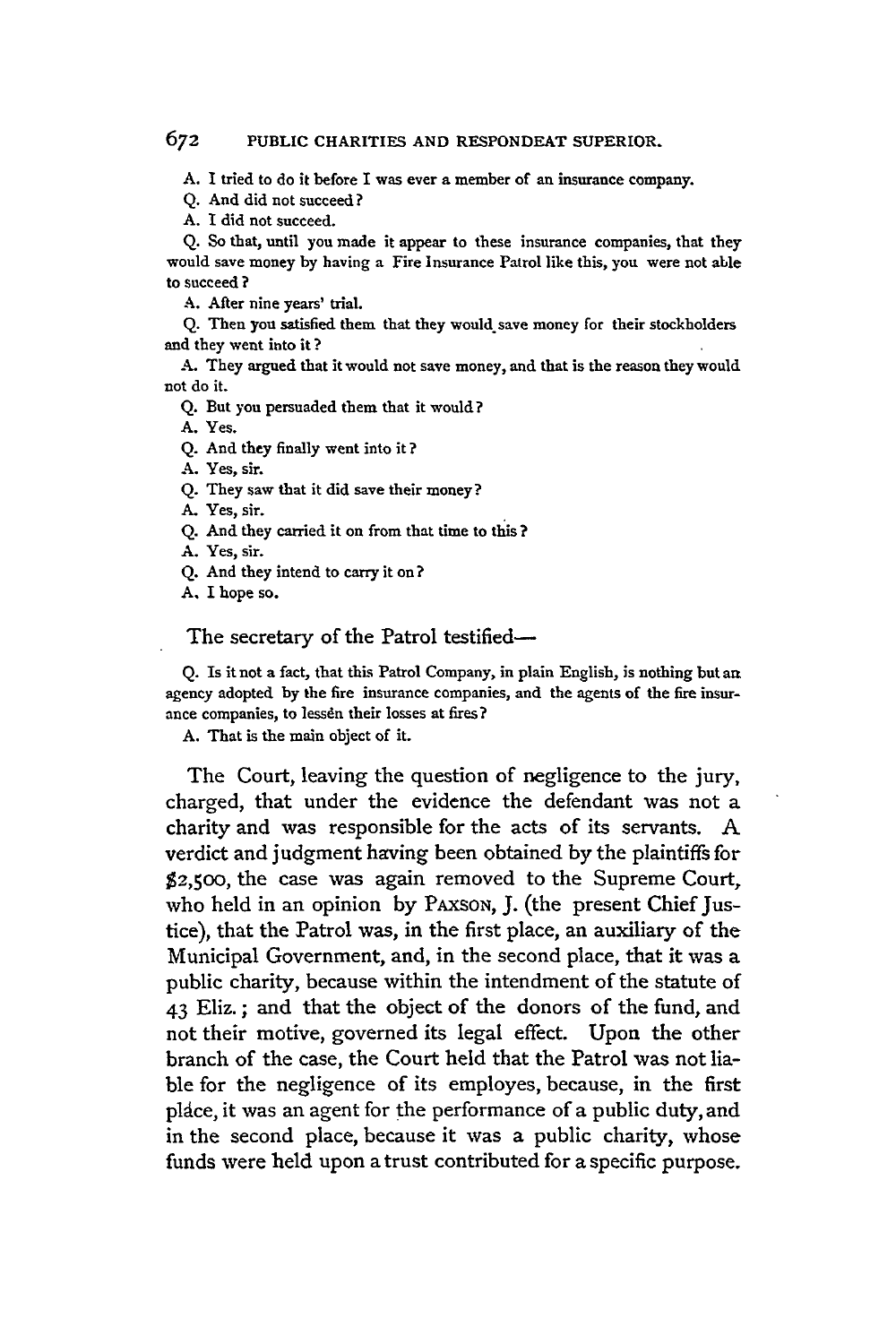#### **II. REVIEW OF ENGLISH AND AMERICAN CASES, IN SUPPORT.**

The learned Justice, in holding that the Patrol Company, as a public charity, was not liable for its servants' torts, says that the doctrine is "hoary with antiquity, and prevails alike in this country and in England, where it originated as early as the reign of Edward V., and was announced in the Year Book of that period."

Upon examination, however, this early case, cited in argument by the plaintiff in error, is seen to be entirely aside from the question. The following is a translation (substantially correct, it is hoped), from Year Book, I Edward V. 4 B., case io, **A. D.** 1483.

Assize of rent was brought **by** one John Worseley, Dean of the Chapter of (St.) Paul's, and by the Chapter, against one Alice Gloss. And the Dean and the Chapter made their plaint of XXIII shillings IV pence of rent, issuing out of three acres of land. Whereupon *Suliard* comes for the defendant, who appears **by** attorney, and pleads (as before) freehold, and says that as concerns any rent issuing out of one of the acres, be holds the same acre jointly with John At Stile, who is in full life **by** feoffinent of one R. **D.** who is not named in the writ. And he prays judgment of the writ; and as to this, if it be not so found, **he** says that he has committed no tort and no disseisin. And as concerns one other of the said acres, he says that **he** had no estate in the same land upon the day (of the writ) nor ever since, etc., and if it be not so found, *nul tort, nul disseisin.* And as concerns any rent issuing out of the land, he says that there should he no Assise; for he says that one William Sale (predecessor of the plaintiff), Dean of the same Chapter, came in the name of the said Dean and Chapter, at the Feast of St. Michael, and demanded the said rent of one John Maleon, being then tenant, and he paid; and since, at the Feast of St. Michael then next ensuing, the same Dean came as before and demanded the same rent, and the said Dean attempted to make distress; and the same **J. M.** made rescue; and then the said William Say died and the said Jo. Worseley was chosen Dean. *INthout this,* that the said William Say or the said John Vorseley, or any others, successors of the said William Say, himself, etc., was seised of the said rent since; in which case the said John Worseley should have his writ of Entry *sur disseisin,* of a disseisin made of hi, predecessor, and not Assise.

*Vavijor* (for the plaintiff) **:** As to the first (plea, he replies) sole tenant; without this, **that** the other *(i. e.* John At Stile) has any estate. And this be is ready (to verify) and the others *e contra.* And as **to the** other (plea, he replies) tenant as the assise alleges. And this he is ready (to verify), and the others *e contra.*

And as to the third, this plea is not good, for it only amounts to the general issue, *scilicit,* that he (the plaintiff), was never seised so that he could be disseised; and, *for this,* he took issue; as, in writ of Dower, if the tenant shows that the husband -of the demandant had merely a life estate, etc., this only amounts to the plea of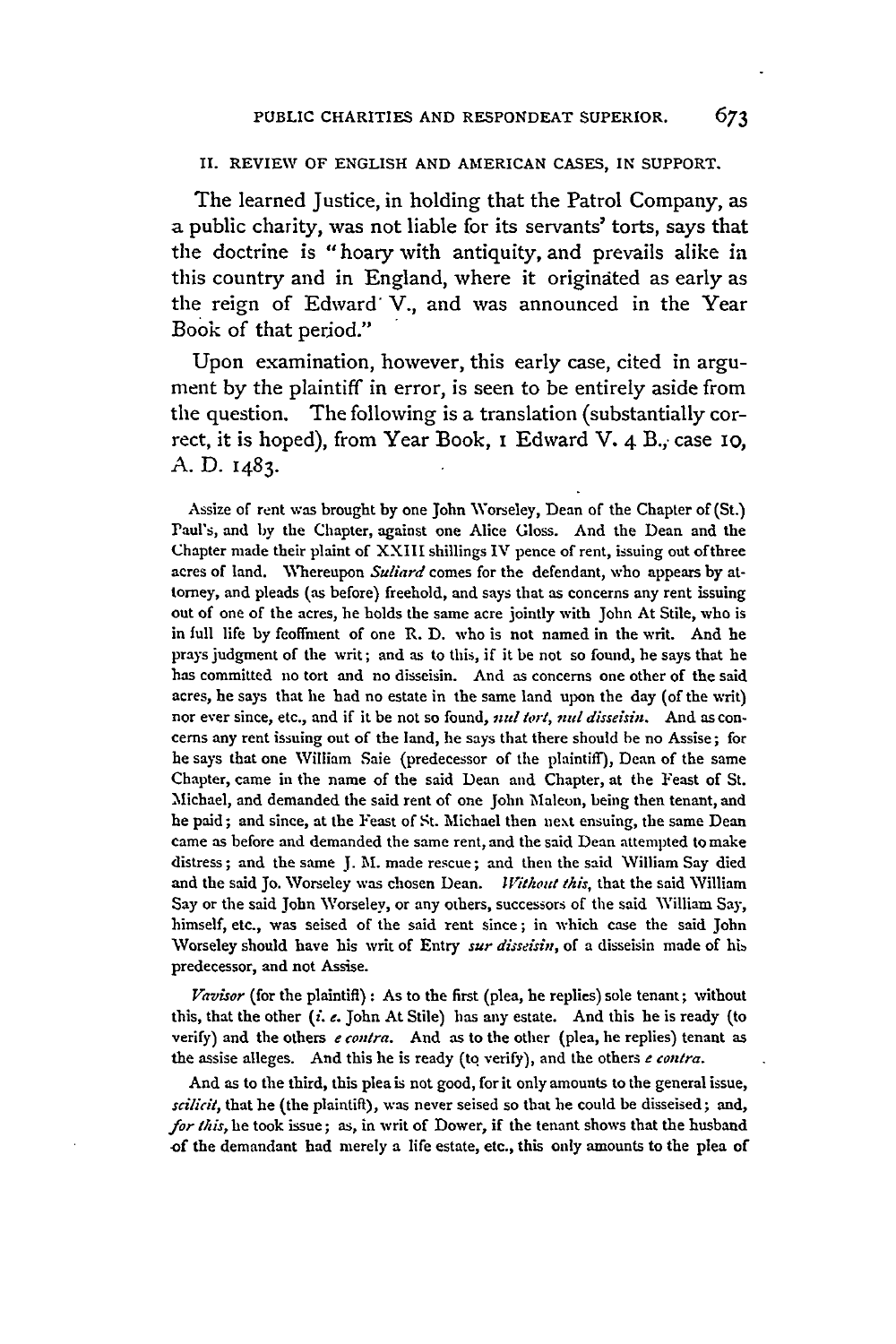*Are Onques Seis'qu' Dower,* so that he could endow her, on which the general issue is taken, and so here.

*Brian* (a Judge) : As concerns these pleas: In Assise, the tenant shall have special matter in his plea, and-especially when he is to have advantage for pleading this, and it shall be enquired by the assise. And so was the opinion of all the Justices.

*Vavisor:* For another reason it is not good; for it has shown a payment at the Feast of St. Michael and a payment and receipt at the Feast of St. Michael, and has not shown in what year, etc., so the plea is not good.

*Catesby* (a Judge) **:** It shall be taken most strongly against him and therefore take your advantage, for it cannot be taken otherwise but that it was in the lifetime of **NV.** S., and then it matters not to him whatever time it happened; so the plea is good enough, notwithstanding.

*Vavisor :* It is not good for another reason; and that is because a Dean and Chapter cannot be disseised of a rent, for they are always deemed in possession, for one cannot be disseised of a rent, or not disseised, at his pleasure; and therefore the law intends, notwithstanding that the rescue be made, the possession itself and the rent at all times continues in right of the Chapter; and if it shall be so intended, then the assise is maintainable, although there was no seisin had since the rescue; and thus it seems to me the Assise, etc.

*Suliard, contra :* As it seems to me, the Dean and Chapter resemble an Abbot and his Convent; and if an Abbot and his convent are disseised and then the **Ab**bot is unfrocked or dies; there the Abbot, etc., shall be put to their writ of Entry sur disseisin; so it seems to me in this case.

*Brian:* This case is not like an Abbot or Prior: for as you say, they shall be put to their writ of Entry, etc. For if an Abbot be disseized and die, the Abbot is put to his writ of Entry *de quibus;* but if a Dean and Chapter are disseised, and the Dean dies and another is chosen, the Dean and Chapter shall not (?) have assise; and the reason is because the Dean and Chapter are a single body, and although the Dean is dead, yet the Chapter are persons able to sue, etc., and so is not the convent, etc. And so it is with a Mayor and Commonalty, although the Mayor dies pending any action, yet the writ shall not abate; and so with a Dean. etc. Also, if a Dean makes a feoffment of the Chapter land, that is a disseisin of the Dean and Chapter, and they join in assise; and the reason is because the Dean and Chapter are a body, and nothing done by either of them shall prejudice the Chapter; for, if the Dean, in the name of the Chapter, wishes to command any one to demand a rent, that commandment is not good. And when the Dean himself wishes to demand rent in the name of the Dean and Chapter, it is good; for he should have a command under the seal of the Chapter, or otherwise it is not good; and so it is with a Mayor and Commonalty. But with an Abbot and Convent, the law is entirely different; for if an Abbot makes a feoffment, the successor shall be put to his writ of *Sine assensu Capituli.* And so, therefore, it seems to me that there cannot be disseisin of the Dean, unless there be disseisin of the Chapter. Therefore the right at all times continues; therefore, notwithstanding the rescue, the Dean and Chapter are in possession, therefore of this disseisin they have good cause of assise and the plea is not good. And so was the opinion, etc.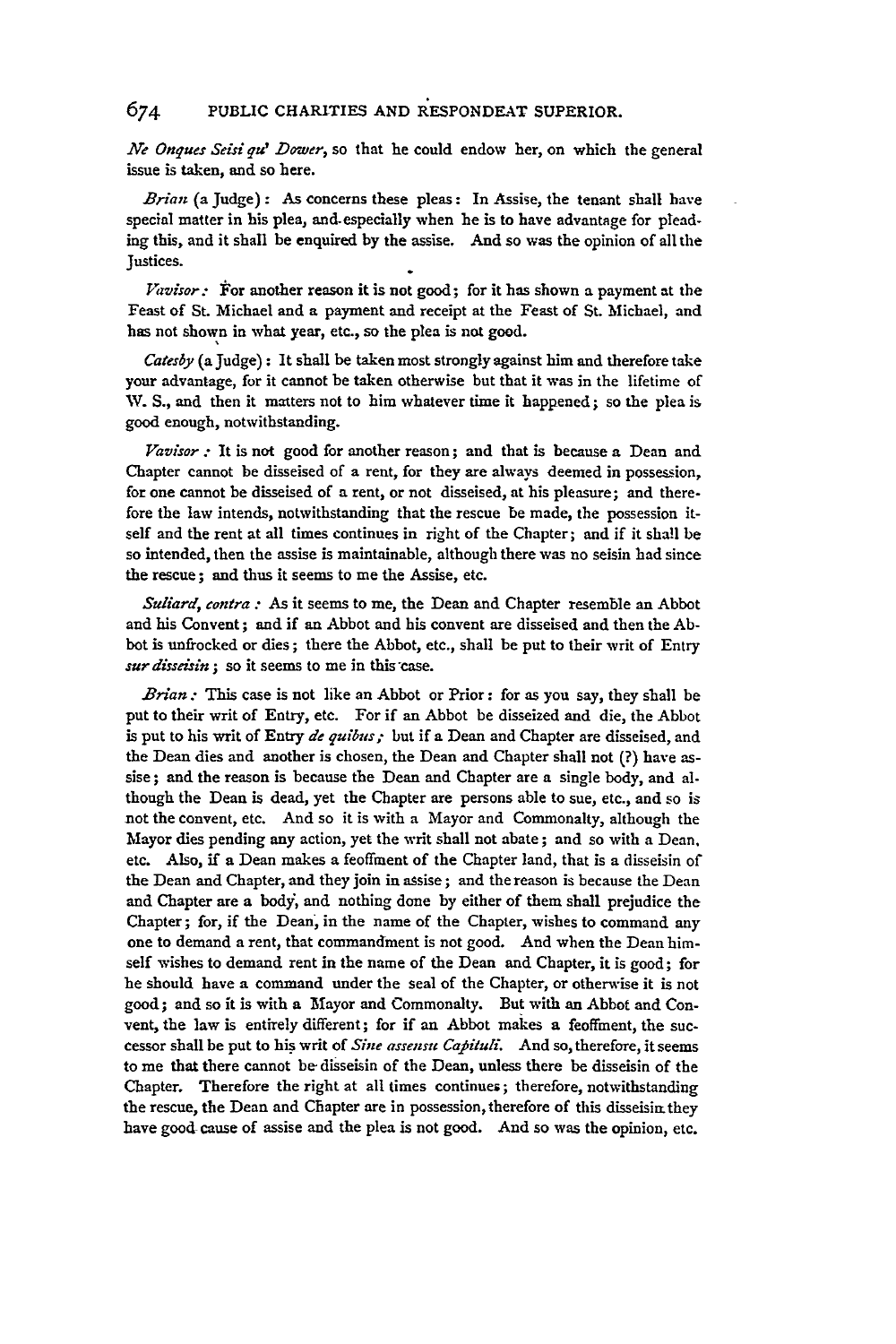The case is quoted entire, so that it may clearly be seen that the question involved was merely a technicality of ecclesiastical law. The tenant of a Dean and Chapter had made rescue of a distress, the Dean died, and the successor, with the Chapter, brought an assise of *Novel Disseisin.* The defendant objected that the writ should be of entry *de quibus,* as in case of an Abbot or Prior, but the Court held otherwise, because the Dean and Chapter were *un corps entier,* and the disseisin of the Dean was a disseisin of the Chapter, upon which the successor of the deceased and disseised Dean, together with the Chapter, might bring his assise. Fitzherbert, F. N. B. Assise of Novel Disseisin *(179)* C. & H., and the supplement to Booth on Real Actions, contain the old learning upon this writ; and the cognate writ of entry *de quibus,* is explained in F. N. B. and Booth on Real Actions (174). Says Fitzherbert-

**"E.** And an Abbot, or a Prior, or Mr. of an hospital, or a Bishop, shall have a writ *de quibus* upon a disseisin of their predecessors of lands, tenements or rent, and the writ shall be such," etc.

Cases of this kind are very frequent in the Year Books. See Bro. Abr. Trespass, **pl.** 341, an action by the successor of an Abbot for waste; and **pl.** 380, an action **by** the successor of an Abbot for ravishment of ward.

So far as the writer has been able to find in the Abridgments and Year Books, these religious corporations appear to have been subject to actions of nuisance, waste and trespass, according to ordinary rules. Thus we find, Mich. 48 E. III **27,** an assise of nuisance against the Abbot of Everwike, for diverting the course of a stream, *ad nocwmentum,* etc. Trin. **40 E.** III **31, pl. 12,** the Abbot of Dirland brought trespass against the Prior of **S.** for trampling down his pasture. Mich. 46 E. **III 23,** Robert, Dean of **St.** Peters, and the Chapter, and John Weliot clericus, were sued **by** the Abbot of Belfast, because they *injuste et sine judicio levaverunt quendam gurgitem ad nocumentum,* etc. In Bro. Abr. Nuisance, pl. **5,** Nota, per KNYVET, Chief Justice, a Prior was adjudged responsible for the repair of a bridge. Fitzh. Abr. Waste, pl. 75, an action against an Abbot for waste committed by his predecessor. Fitzh. Nonabilitie 21, Assise of rent against the Abbot of Westminster. In 49 **E.** III **25,** waste was brought against the Prior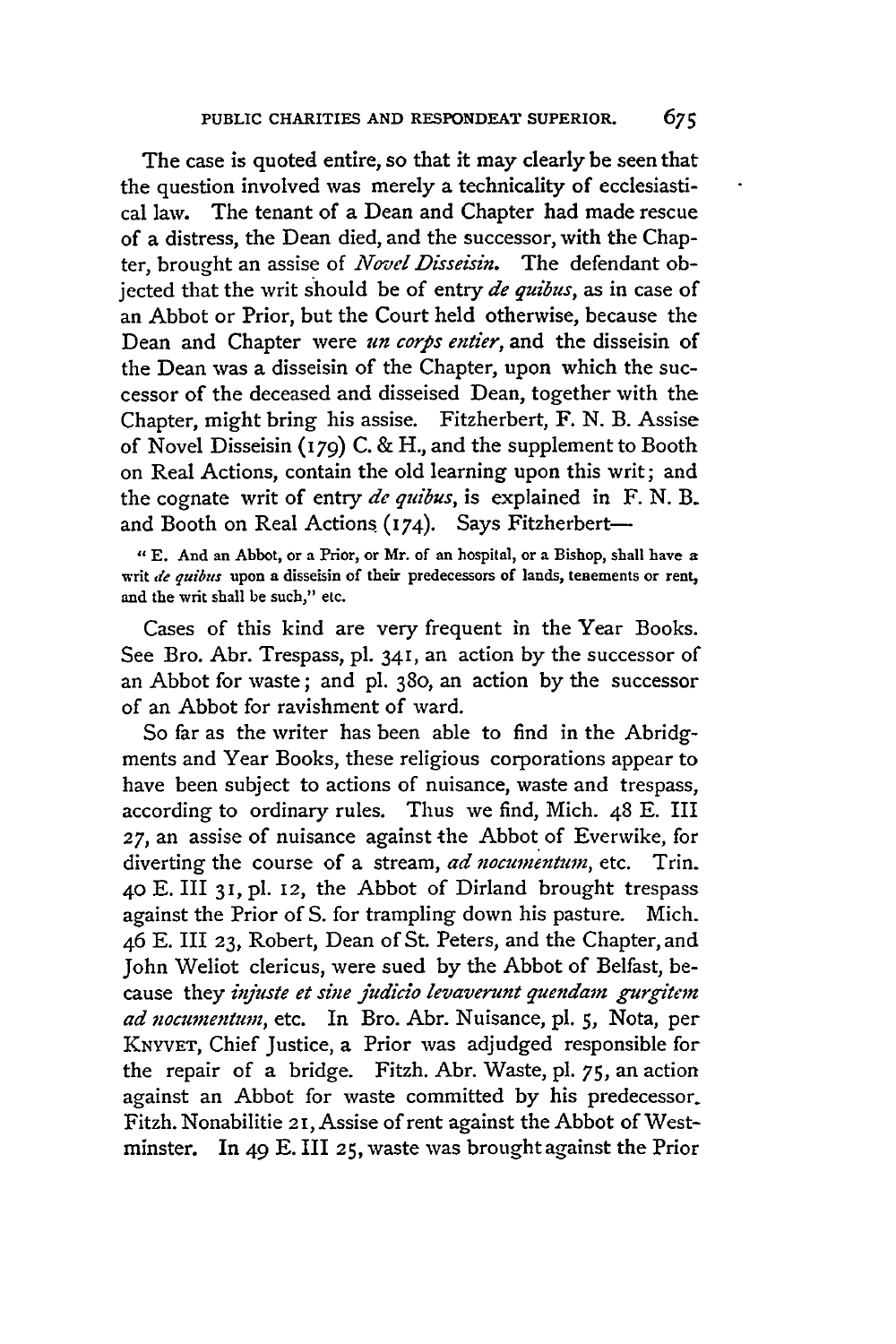of Bekeherwein, for waste committed by a monk. It was there said-

*"* If a monk of his house commits waste during the Abbot's life, I say that the Abbot shall be charged, because it shall be considered the act of the Abbot himself."

The modern case relied upon by the Court is *The Feoffees of Heriot's Hospital v. Ross* (1846), 12 **Cl.** & F. 507, the facts of which were as follows **:** In 1623, Heriot bequeathed his residuary estate to trustees to be employed for the "maintenance, relief, bringing up and education of so many poor fatherless boys, freemen's sons of the town, as the means I give shall amount and come to." John Ross, the son of a deceased freeman of Edinburgh, poor and qualified for admission, under certain rules established for the government of the hospital by Dr. Balcanquill, a friend of the testator, in accordance with a provision in his will, was refused admission, and brought suit against the trustees, praying that they should be decreed to pay damages to him for their refusal to admit him to the hospital. It was alleged that the trustees had admitted, in preference to the applicant, certain boys who were not fatherless, and consequently not entitled under Heriot's will. The Scotch Court awarded the plaintiff reparation or damages, but their finding was reversed **by** the House of Lords, to which the trustees appealed. **By** the time the case was heard on appeal, however, the boy Ross had passed the age at which he was eligible, viz: ten, so that his claim was for damages solely.

In the House of Lords, it was held, on the authority of *Duncan v. Findlater* (1839), 6 **Cl.** & F. 894, that the trustees, (who were sued in their corporate capacity) were not liable, and the reasoning of the Court is set forth quite fully in the quotations contained in the opinion in the Pennsylvania case. It is submitted that the argument shows a misapprehension of the question. Said Lord COTTENHAM-

*"* To give damages out of a trust fund, would not be to apply it to those objects which the author of the fund had in view, but would be to divert it to a completely different purpose."

Not so. The object which Heriot had in view, was to provide for the education of boys just like John Ross, and the boy's complaint was that his share of the fund was not applied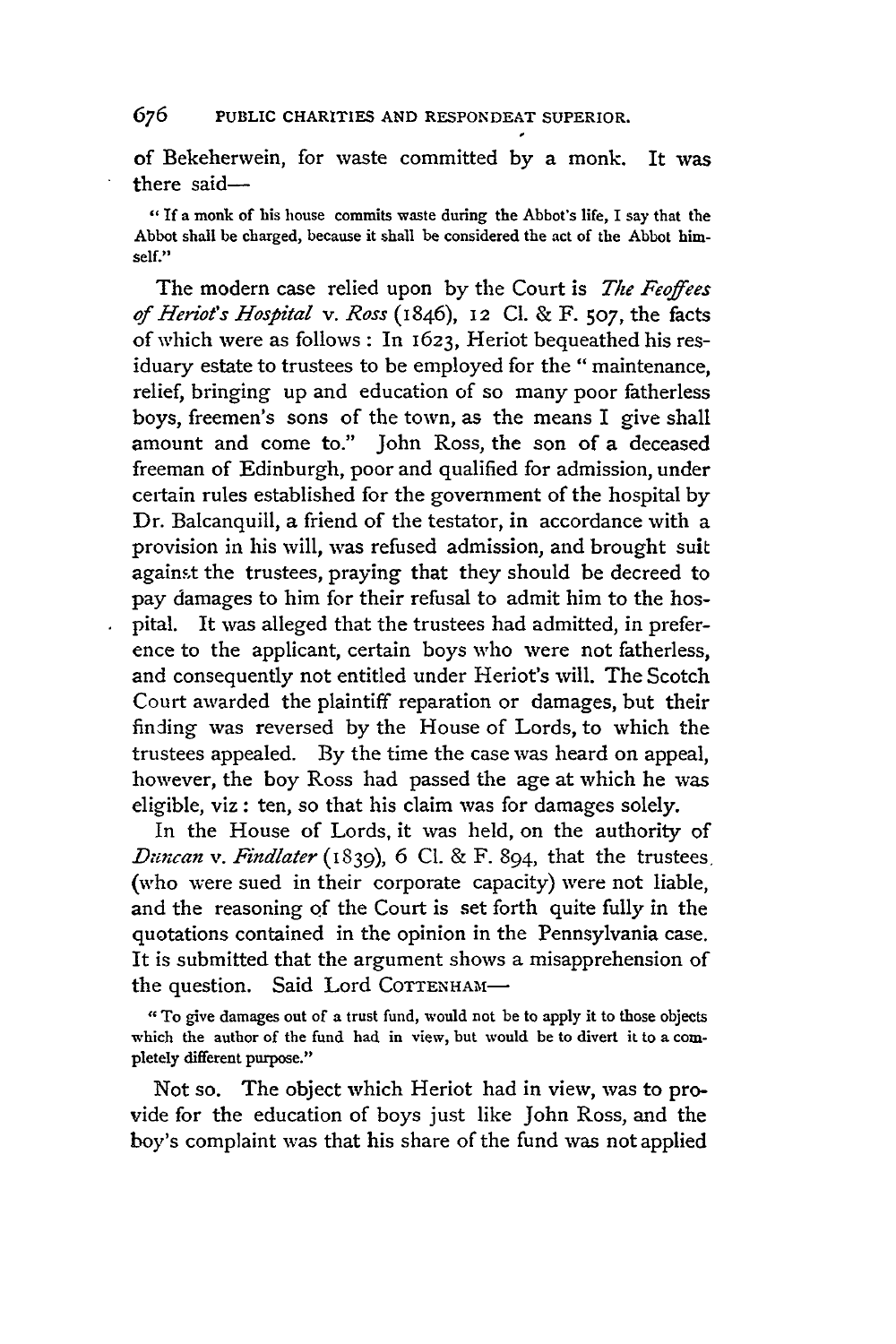to that very object. He was admittedly wronged in being deprived of a participation in the fund. The donor intended that he should participate in it. To give him damages from the fund, therefore, would fulfill the intention of the donor, rather than defeat it; which intention was that John Ross, or boys like him, should be benefited by his money. Again, Lord CAMPBELL said  $(p. 518)$ -

"The trustees would, in that case, be indemnified against the consequences of their own misconduct."

It is hard to see whence this idea came. Clearly the truth is just the other way. The trustees would be liable to make good to the charity the loss occasioned by their misconduct, and besides might be removed from their office. But Lord Campbell's remark is as inconsequent as if one should **say** that an ordinary servant is indemnified against his own misconduct by the rule of *Respondeat superior.*

Again, a mere breach of trust by a trustee is not a tort at all. It is a wrong, but not a wrong which could be redressed in a common law action. Professor Pollock, in his Law of Torts, p. 3 (than which no better authority can be found), brings out this distinction very clearly and expressly cites this as an example of what is *not* a tort. It is one thing to say that trust funds shall not be liable for the damages caused by such a breach of the terms of the trust, and another to say that the same funds shall not pay the damages caused by the tort of the trustees.

Adopting the expressions of opinion contained in this case, however, the Pennsylvania Justice adds, that there is not space to discuss the long line of cases in England, and this country, in which the above principle is sustained, it being sufficient to refer to a few of them by name. No other English cases are cited and the writer can find none. The Court, however, cite numerous American cases, but without showing how they support the doctrine.

*Riddle v. Proprietors of Locks* (1810), 7 Mass. 187, adds nothing. There, the proprietors of a canal, bound by their charter to construct a canal of a certain width and character, were held liable for damages sustained by the owner of a raft. So far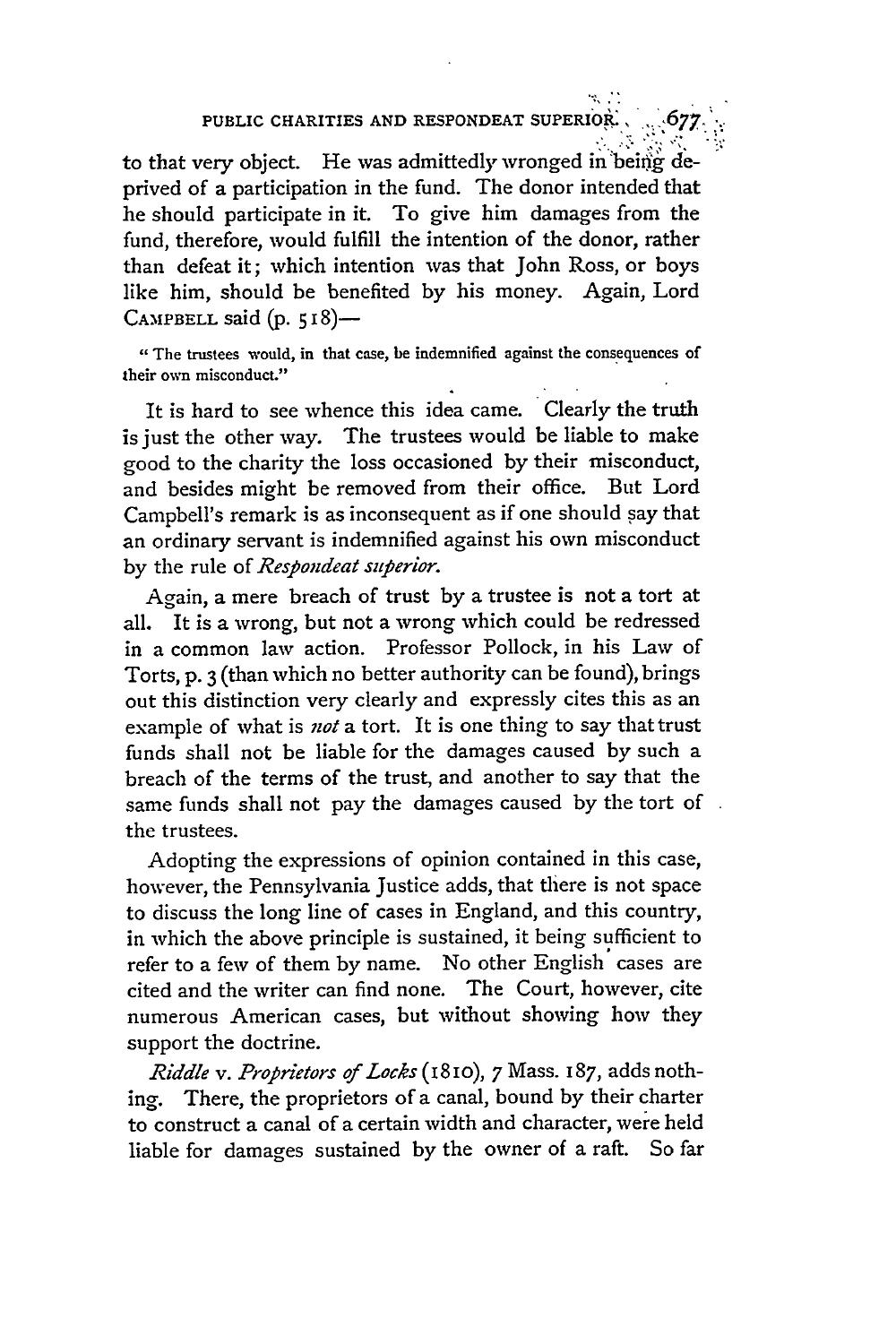from applying *Russelv. Hen of Dedvon* (1788), **2** T. R. 667, it distinguishes that case, on the ground that the rule there laid down, does not apply to " regular corporations which have, or are supposed to have, a corporate fund."

In *McDonald v.* Massachusetts Gcneral *Hospital* (1876), **120** Mass. 432, a house pupil assumed to set a fractured leg, contrary to the wish of the plaintiff, who wished and asked to be permitted to await the return of the resident physician, then temporarily absent, and the point of the case (irrespective of *dicta)* was that the defendant was not liable for the unauthorized assumption of the student to act as a surgeon. The *opinion* of the Court does, indeed, support the position maintained.

*Shelbourne v. Yuba County* (1862), 21 Cal. **113,** held that a county was not liable for the negligence of its physician at the county hospital, because it was merely a *quasi* corporation, acting under a public law for the public benefit.

*Brown v. Iuhabitants of Vinalhaven* (1876), **65** Me. 402, following the Massachusetts law on the subject of unincorporated municipalities, held that the "town," as a *quasi* corporation, was not liable, except by express statutory provisions. *, itchell v. City of Rockland* (186o), **52** Me. I18; *Richmond* v. *Long* (1867), 17 Grat. (Va.) 375 ; *iJurtaugl v. St. Louis* (I869), 44 Mo. 479; *Hamilton County v. Alighels (857), 7* Ohio St. 109; and *Maximilian v. Mayor* (1875), 62 N. Y. 160, are to the same effect. *Ogg v. Lansing* (1872), 35 Iowa 495, held that a city, exercising legislative functions, was not liable for the negligence of its officers, while *Pattcrson v. Pennsvlvania Reform School* (1880), 92 Pa. 229, it is submitted, involved an entirely different question.

From this review of the cases cited by the Pennsylvania Court, it will be seen that, so far as authority goes, the judgment depends upon *Heriot's Hospital v. Ross* (1846), 12 **Cl.** & F. 507, and this, upon examination, is found to rely upon *Duncan v. Findlater* (1839), 6 **Cl.** & F. 894, which was an action against the trustees of a turnpike road, for damages caused by negligence in the repaving of the road. The statute under which the trustees were appointed, provided that the tolls collected should be applied to making, repairing and im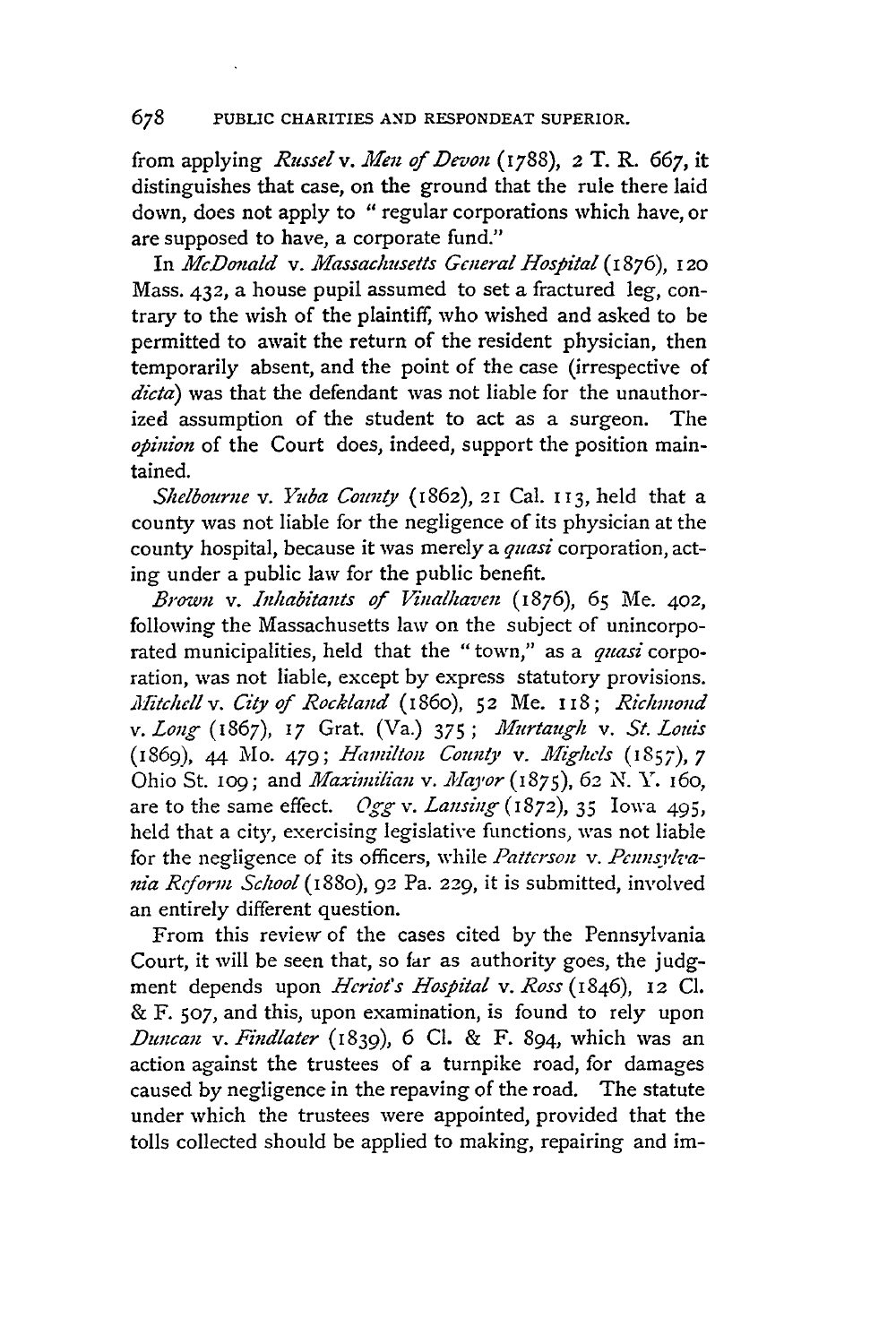proving the roads and bridges, and the extinguishment of the debt, and to no other purpose whatsoever. Lord **COTTENHAM** said-

"It is impossible to suppose that the framers of this statute contemplated that any part of this fund would be appropriated for the purpose of affording compensation for any act of the persons who might be employed under the authority of the trustees."

Which argument, upon the construction of a statute and the intention of its framers, he afterwards applied in the case of *Hriot's Hospital,* to what is certainly very different, to wit: the intention of the founder of a trust. The accident seemed to have been caused by the default of an independent contractor, and the case might well have been decided on that ground, and in fact nothing more was decided, according to Mr. Justice BLACKBURN; *Mersey Dock Trustees v. Gibbs* (I886), L. R. I H. L. 117. The principle enunciated by the Court was, indeed, that the trustees of the turnpike road having been incorporated for a public purpose, were not subject to the rule of *Respondeat superior,* but the cases cited **by** the Court seem generally, however, to involve the question of the personal liability of the trustees. The question of the liability of municipal, or *quasi* municipal corporations, in such cases is entirely too complicated to be decided off-hand. There is probably no subject more confused by contrary decisions, as may be seen by a reference to Dillon on Municipal Corporations, Chapter XXIII. and § 983. As concerns the case of *Boyd v. Insurance Patrol,* however, it is unnecessary to discuss this branch of the subject, as both the *Heriot's Hospital* case and the *Insurance Patrol* case were rested on what Mr. Justice PAXSON, in the latter, calls the "higher ground."

Nevertheless, it is worth while to note the later criticism of *the dictum* favoring this higher ground, contained in *Duncan v. Findlater.* It is styled by Lord WESTBURY in *Mersey Docks Trustees v. Gibbs* (I866), L. R. I H. L. **126,** a misapprehension which would lead to very mischievous consequences.

"It is **by** no means true," it was said, "that **a** court of equity is able to protect the property of beneficiaries against the acts of trustees. If trustees alienate property for valuable consideration to a person who pays that consideration without notice of the trust, the interest of the beneficiaries suffers from that act; and it would be a very unreasonable and a very mischievous thing, if, in the case of corporations

679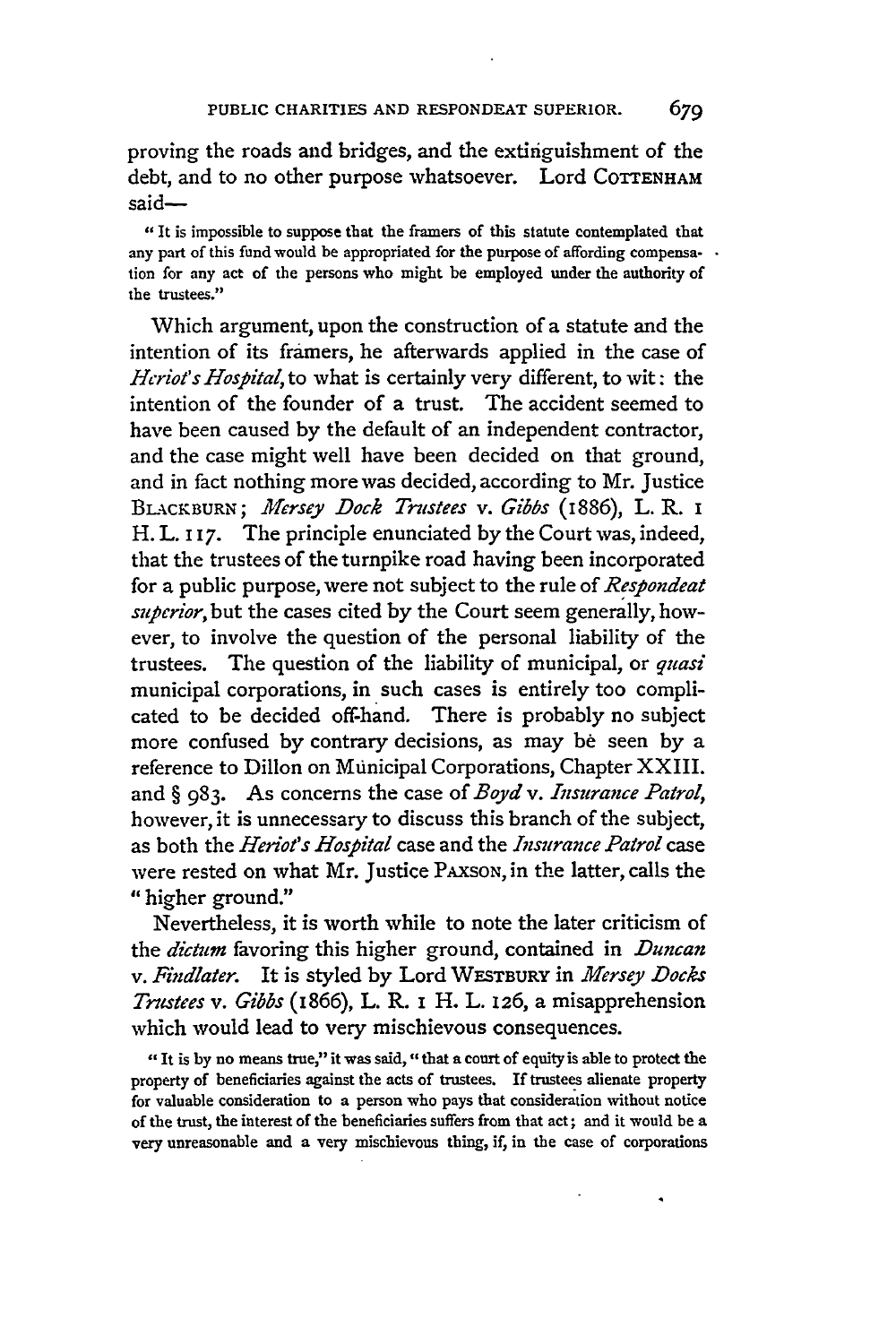dealing with the public, or with individuals, such corporations should, by any conduct in respect to property committed to their care, give a right of action to individuals, that such individuals should be deprived of the ordinary right of resorting for a remedy against the body doing or authorizing these acts, and should be driven to seek a remedy against the individual corporators, whose decision or order in the name of the corporation may have led to the mischief complained of. It is much more reasonable in such case, that the trust or corporate property should be amenable to the individual injured, because there is then no failure of justice, seeing that the beneficiary will always have his right of complaint and his title to relief against the individual corporators who have wrongfully used the name of the corporation."

# III. **RESPONDEAT** SUPERIOR.

We start with the rule of *Respondeat superior*, in accordance with which a charity is liable for its servants' torts, unless it can show itself to be an exception. Take the case of an action brought against a free hospital for the negligence or malpractice of its surgeon. It must be admitted, aside from adjudged cases, that three out of every four laymen would at first blush to think that the action should not lie, if due care had been exercised in the selection of the physician. At least four reasons would be given.

First. That the hospital being free, the patient pays nothing for medical attendance, and, therefore, for lack of consideration. should recover no damages for his injury. The error here, it seems to me, lies in applying theories of contract to a case cf tort. The doctrine of consideration has nothing to do with it. He who undertakes to do a thing, makes care and skill his duty, and is liable for default. From the time of Coggs v. *Bernard,* it has been clear law that an action for damages lies for negligence in the execution of a gratuitous undertaking. If a consideration is requisite, it may be implied from "the trust reposed in the defendant, to which **lie** has concurred in his assumption," or to apply more recent theories of the doctrine of consideration, in the case supposed, though the patient pays no money, yet he pays with his leg.

Second. That the charity has no funds wherewith to pay the damages. This argument was used in the Patrol case, and appears to have originated in *Russell v. Men of Devon* (1788), 2 T. R. 667, a case of an action by an individual against the inhabitants of a county-a *quasi* corporation. As applied to a corporation like the Patrol company, it has no application.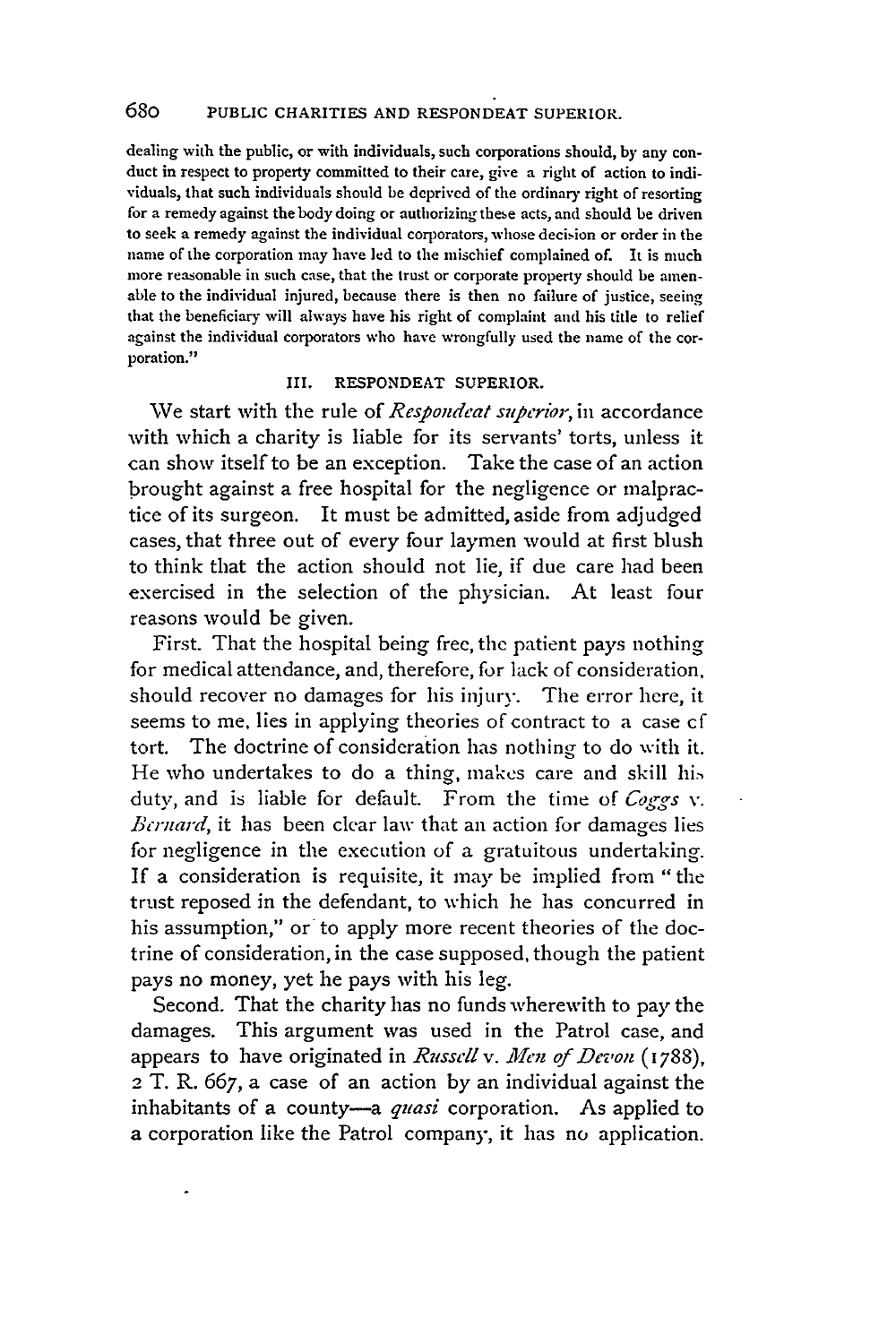No man can plead his poverty or insolvency in bar of an action, and corporations cannot do so; yet the argument amounts to this. The question, however, has been decided- in more than one case in England, adversely to such defence, and doubtless American authority may be found: See *Levingston v. Lurgan Union* (1868), I. R. 2 **C.** L. 202 **;** *Southampton and ltchin Bridge v. Southampton (I85* 8), 8 **E.** & B. **8O** I; *Kendall v. King* (I856), *17* C. B. 483.

Third. That the funds of the charity are affected with a trust for the benefit of the objects designated by the donor or contributors,'which is the principal ground of the decision in *h1criot's Hospital v. Ross* and *The Insurance Patrol v. Boyd.* But, carry that argument out to its logical result, and it should apply to the contracts of the trustees as well, as pointed out in *lersey Docks v. Gibbs.* I suppose that if the trustees of a hospital, in building a new ward, should deprive the adjoining land of its lateral support, or damage a party wall, the owner thus injured, could recover damages from the hospital as in ordinary cases.

Moreover, the intention of the donor should not be considered an all-sufficient reason, and prevail to an unlimited extent. Undoubtedly the founder of a charity does not direct the payment of damages caused by the torts of its managers. He does not contemplate that such cases will arise, and naturally does not make provision for them. To say, however, that his bare intention, or failure to make such provision, shall subvert the ordinary rules of law, carries the doctrine of trusts far beyond the law of spendthrift trusts, as it exists even in Pennsylvania: See Gray on Restraints on Alienation, § 212. In spite of the remark of the learned Justice, **120** Pa. 649, it is hard to think that a trust is invested with such "sacredness." Property, in whosesoever hands it may be, must be subject to the ordinary liabilities, unless expressly excepted by statute.

A fourth reason is sentimental, rather than legal: that a charity endeavoring to do good, founded by philanthropy and maintained for the well-being of the community, is not liable for failure to accomplish its end. This involves the question, Does intention to do good excuse doing harm? Let us discard the doctrine of the "criminalists" on the one hand, that lia-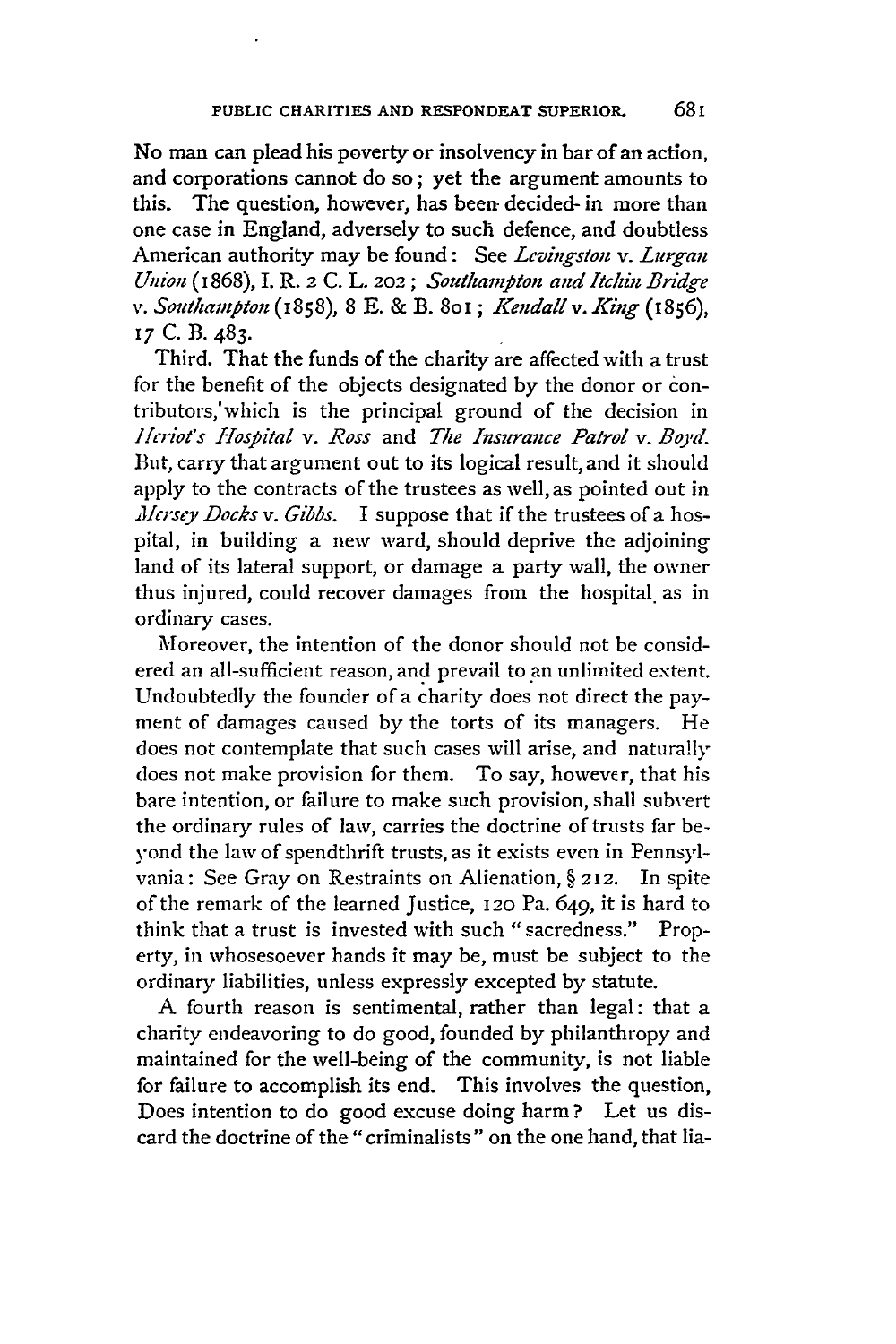bility is based upon personal fault, and, on the other, the theory that a man acts at his peril. Let us adopt the more scientific rule, that the liability for unintended harm, is determined by what would be blameworthy in the average man. (See Holmes on Common Law; Lectures III and IV.) The decision of the question must be left to the jury, remembering that liability to an action does not necessarily import wrong-doing, and that negligence, "the absence of care according to the circumstances," signifies, in the commission of an act, such clumsiness or unskillfulness, that injury is caused to another.

The good Samaritan, when he found the man wounded by the thieves, poured oil and wine into his wounds and bound them up. Suppose he had, with the best intentions, but without the requisite knowledge and skill, amputated a limb which was but slightly injured and needed only nature's cure, the patient might well have prayed to be saved from his friends. Such actions are not often brought, because, in the opinion of mankind at large, they would savor of ingratitude, and *noblesse oblige;* this does not prove that they cannot be brought, and while the argument is proper enough for the jury, the defendant cannot call for binding instructions.

Upon the other hand, our hospital opens its doors to the sick and injured, and invites them to come in. It does not guarantee health and recovery, but it does promise careful and skillful attendance. It places its surgeons by its beds and puts in their hands the power to do good or evil. **A** patient goes to the *hospital,* and not to Doctor A. or Surgeon B., whose name, perhaps, he does not know. But he does know the hospital, and has a right to expect to receive intelligent assistance. It is no answer for the managers to say that they have exercised due care in selecting their physicians, for such a plea would abolish the rule of *Respondeat superior* in all cases: Holmes on Common Law, p. 6. The negligent physician is liable over to the hospital for the damages incurred through his default, and it is more reasonable to allow the injured plaintiff his action against the master, than to restrict him to his remedy against the servant.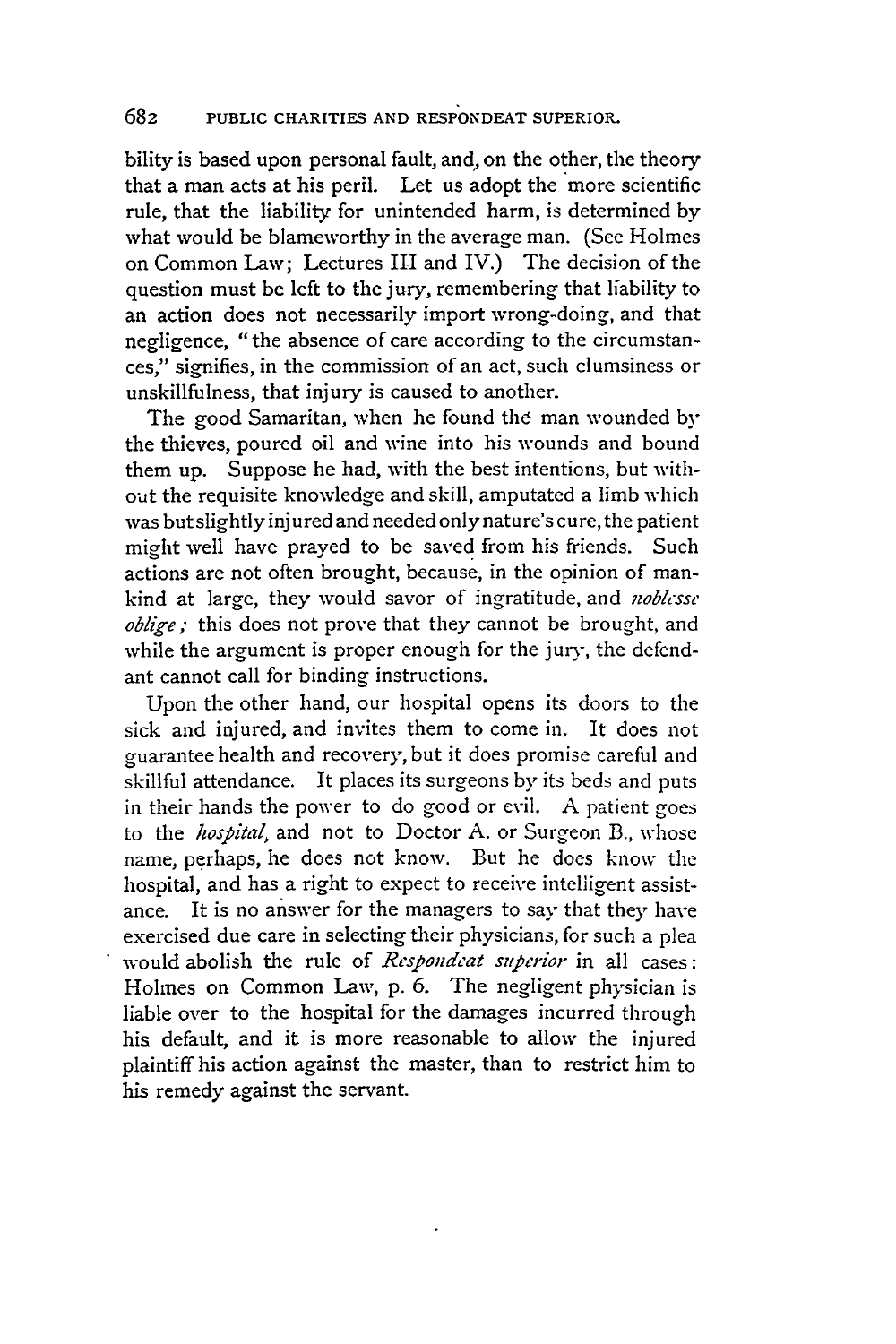#### IV. AUTHORITIES **OPPOSED TO THE PENNSYLVANIA CASE.**

In *Gibbs v. Trustees of the Liverpool Docks* (I S58), 3 H. & *N.* 164, the plaintiffs were the owners of the cargo of a vessel which arrived in Liverpool, where the defendants were the proprietors of a dock constructed under the authority of an Act of Parliament. The defendants collected from vessels using the docks, certain tolls, which they were bound to apply to the maintenance of the dock, so as to keep it safe for vessels entering the same. The declaration averred that the defendants had funds in their hands, received from tolls, sufficient for the maintenance of the docks in good repair, but that the defendants did not take reasonable care, and negligently, with knowledge of the fact, permitted the entrance to the dock to become obstructed by mud, upon which the plaintiffs' vessel struck, and was thereby, with its cargo, damaged. Said COLE-RIDGE, **J.,** in the Exchequer Chamber-

"The case of *Parnabs, v. Lancaster Canal Co.* **(1839), II** A. & **E. 223,** establi-hes that the defendants would have been responsible under such circumstances, if they had had a beneficial interest in the tolls when received, and we do not think the principle of that decision inapplicable, because the defendants, in the present case, received the tolls as trustees."

The judgment of the Exchequer (iS6), **I** H. *&* **N.** 439, was accordingly reversed, and the demurrer to the declaration overruled. Upon the trial, the jury found a verdict in favor of the plaintiffs.

About the same time, a similar action was brought **by** Penhallow, the owner of the vessel, against The Mersey Docks and Harbor Board, formerly styled the Liverpool Docks, and at the trial the jury were charged that, if the defendants, by their servants, had the means of knowing the state of the dock, and were negligently ignorant of it, the verdict should be for the plaintiffs. To this charge the defendants excepted, and upon a verdict in favor of the plaintiffs, the case was removed to the Exchequer Chamber, where the charge was sustained: (1861) 7 H. & **N. 329.** Both cases were then removed to the House of Lords (1864, 1866), and are reported in L. R. I H. L. 93. In delivering his judgment, which was founded upon *Parnaby v. Lancaster Canal Co.* (1839), 11 A. & E. 223, Lord Chancellor CRANWORTH said-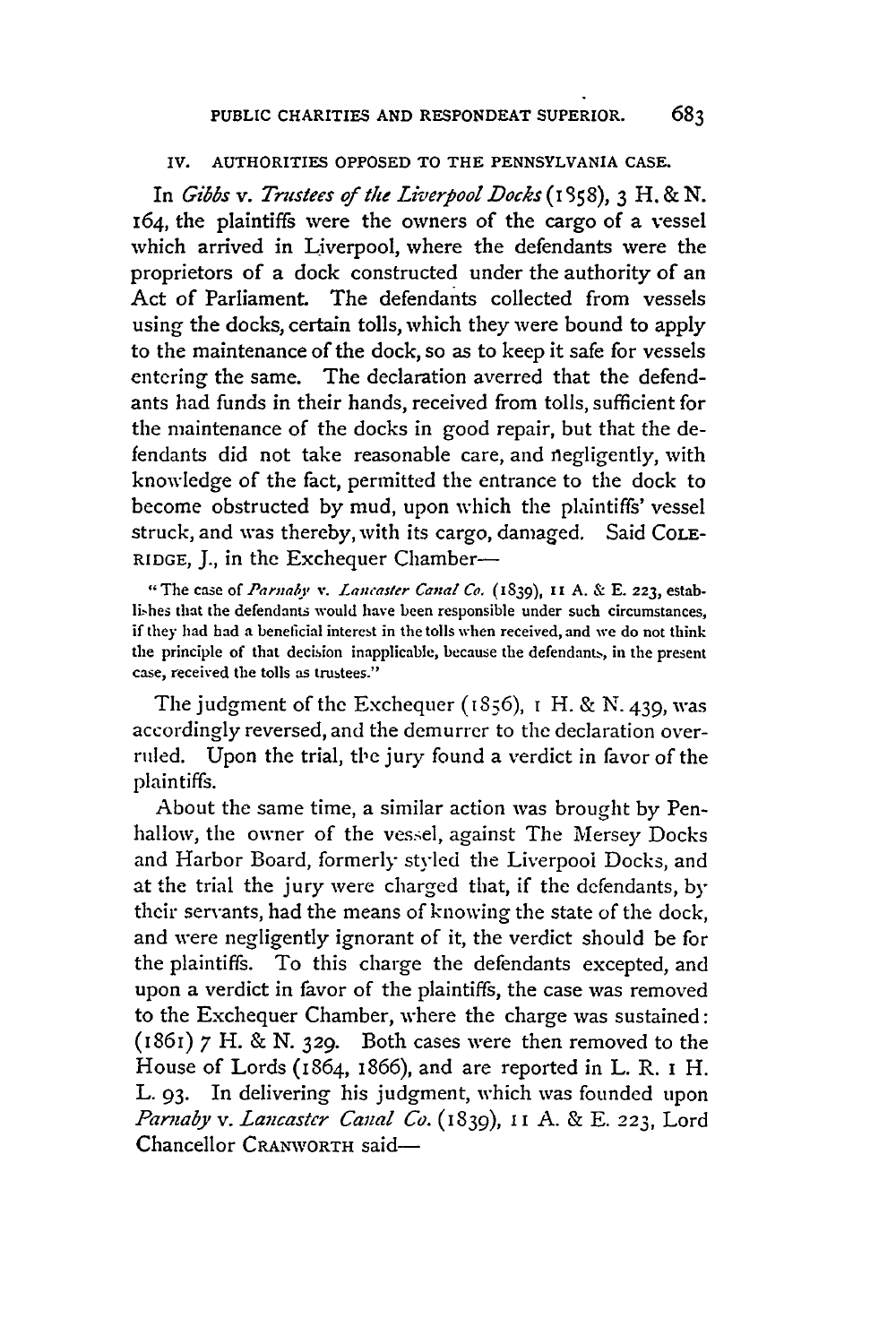"The only difference between that case and those now standing for decision, is that here the appellants, in whom the docks are vested, do not collect tolls for their own profit, **but** merely as trustees for the benefit of the public. I do not, however, think that this makes any difference, in principle, in respect **to** their liability. It would **be** a strange distinction to persons coming with ships to different ports of this country, that in some ports, if they sustain damage **by** the negligence of those who have the management of the docks, they will be entitled to compensation, and in others they will not."

Lord WENSLEYDALE, it is true, considered the question as ruled by the prior decision of the Lords in *Jones v. Mersey* Dock *Trustees (I865),* II H. L. C. 443, in which it was held that the same defendants were liable to be rated as occupiers, though their occupation of the docks was riot for private benefit, and that therefore their liability for negligence, as their responsibility for taxes, was that of private, and not public corporations. Lord WESTBURY disagreed with Lord WENSLEY-DALE upon this. point, and decided the case upon general principles, in opposition to the *dicta* in *Duncan v. Findlater*, and such was the opinion of the Judges who were summoned. Professor Pollock, in his work on Torts, page 51, gives the result of this case in the following words-

**",** Where bodies of persons, incorporated or not, are intrusted with the management and maintenance of works or the performance of duties of a public nature, they are in their corporate or *quasi* corporate capacity rcsponsible for the proper conduct of their undertakings no less than if they were private owners; and this whether they derive any profit from the undertaking or not."

The Irish Exchequer Chamber reached the same conclusion *in Levingston* **-'.** Lir-gan *Union* (1868), I. R. 2 C. L. 202.

In *Glavin v. Rhode Is/anid Hospital (1879), 12* R. I. 411, the plaintiff, who had been a patient in a hospital administered as a charity, brought an action on the case to recover damages for unskillful and negligent surgical treatment. The plaintiff while at the hospital, paid eight dollars a week for his board, washing, etc., but the surgical services were rendered free. The Court directed a verdict for the defendant, on the ground that the hospital, being the dispenser of a public charity, and dependent for support upon voluntary contributions, was by public policy exempt from liability for the negligence of its physicians. The whole subject was fully discussed by DURFEE, C. J., who, after reviewing the English cases, said-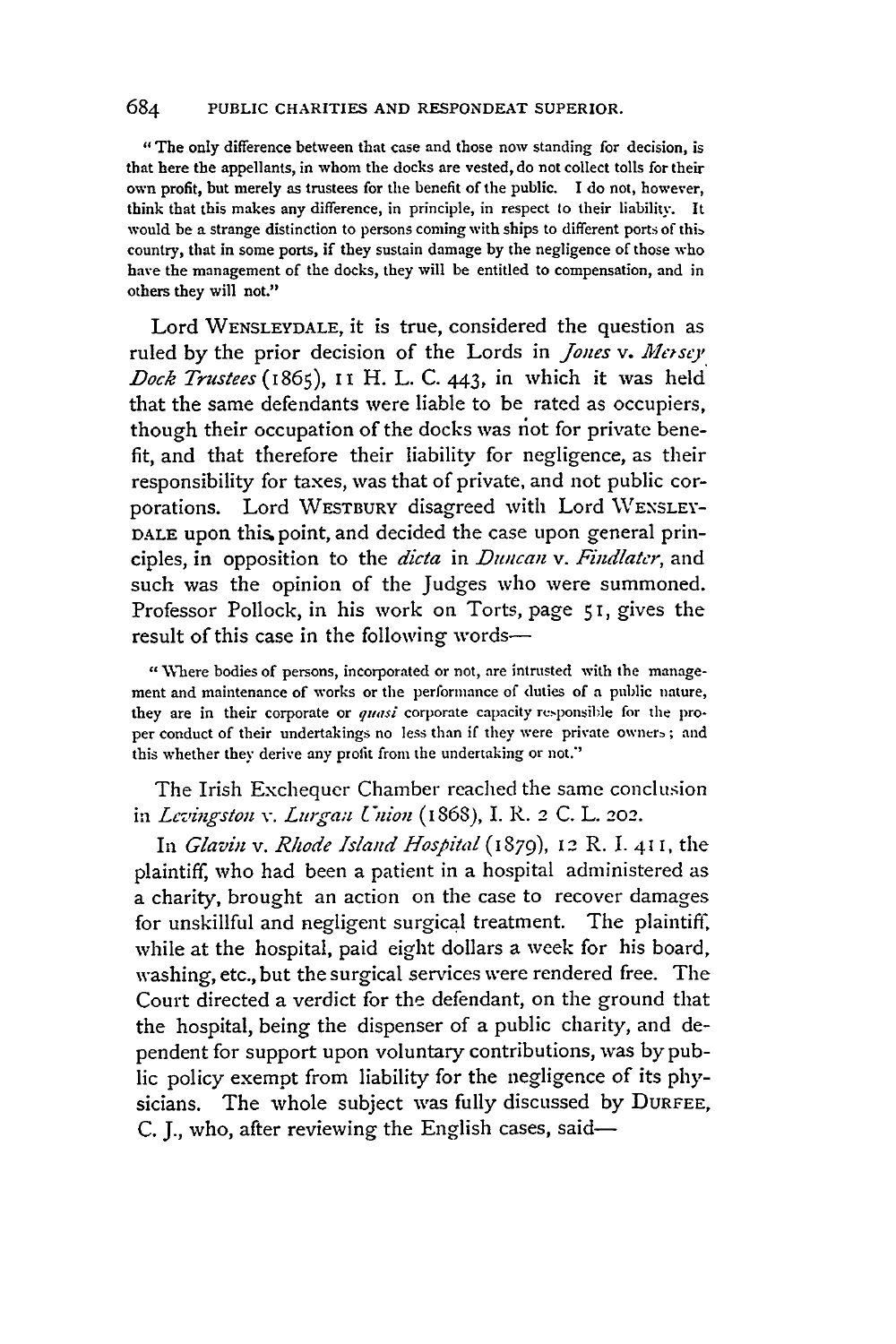"Where there is duty, there is *prima facie* at least, liability for its neglect; and when a corporation, or *quasi* corporation, is created for certain purposes which cannot be executed without the exercise of care and skill, it becomes the duty of the corporation, or *quasi* corporation,to exercise such care and skill; and the fact that it acts gratuitously, and has no property of its own in which it is beneficially interested, will not exempt it from liability for any neglect of the duty, if it has funds or the capacity of acquiring funds for the purposes of its creation, which can be applied to the satisfaction of any judgment for damages recovered against it."

The Supreme Court therefore ordered a new trial.

*Levingston v. Guardians of Lurgan Union* (1868), **I.** R. 2 *C.* L. 202, was an action against the Poor Law Guardians of a Union, for injury caused to the plaintiff **by** making a sewer and discharging sewage from the workhouse into a stream to the use of which the plaintiff was entitled. The case of *Mersey* Docks *v. Gibbs* was followed, and supported, in an able discussion of the subject **by** the Irish Exchequer Chamber.

It is of course true, as noted by Mr. Justice PAXSON, that in the discussion of the ratability of the Mersey Docks Trustees as occupiers under the Act of Parliament ( $11$  H. L. C.  $465$ ), the argument did not turn upon the question whether the docks were charities or not. Those cases were cited only **by** way of analogy. Neither are the Dock cases here cited as directly decisive of the question chiefly involved in the case of the Fire Insurance Patrol. The Dock cases, and similar decisions, do show, however, that the ground of decision taken in *Duncan v. Findlater, Heriot's Hospital v. Ross* and *Boyd v. Insurancz Patrol* are incorrect, or at least inconsistent with principle.

# V. LIABILITY OF A CHARITABLE CORPORATION.

To sum up the result upon the main question, Is a charitable corporation liable for the torts of its servants? We find it said to be answered in the negative by one English case, *Heriot's Hospital v. Ross,* upon grounds untenable under the English decisions; and by a Massachusetts case, McDonald *v. Massachusetts Hospital-(1876),* 120 Mass. 432, which may indeed be easily distinguished, as above stated; by a Maryland case, *Perry v.* House *of Refuge* (1884), 63 Md. 20, following *Heriot's Hos. pital v. Ross;* while an affirmative answer is given in the carefully considered case of *Glavin v. Rhode Island Hospital (1879),* 12 R. I. 411, and it is submitted that this view is supported VOL. XXXVII.-44